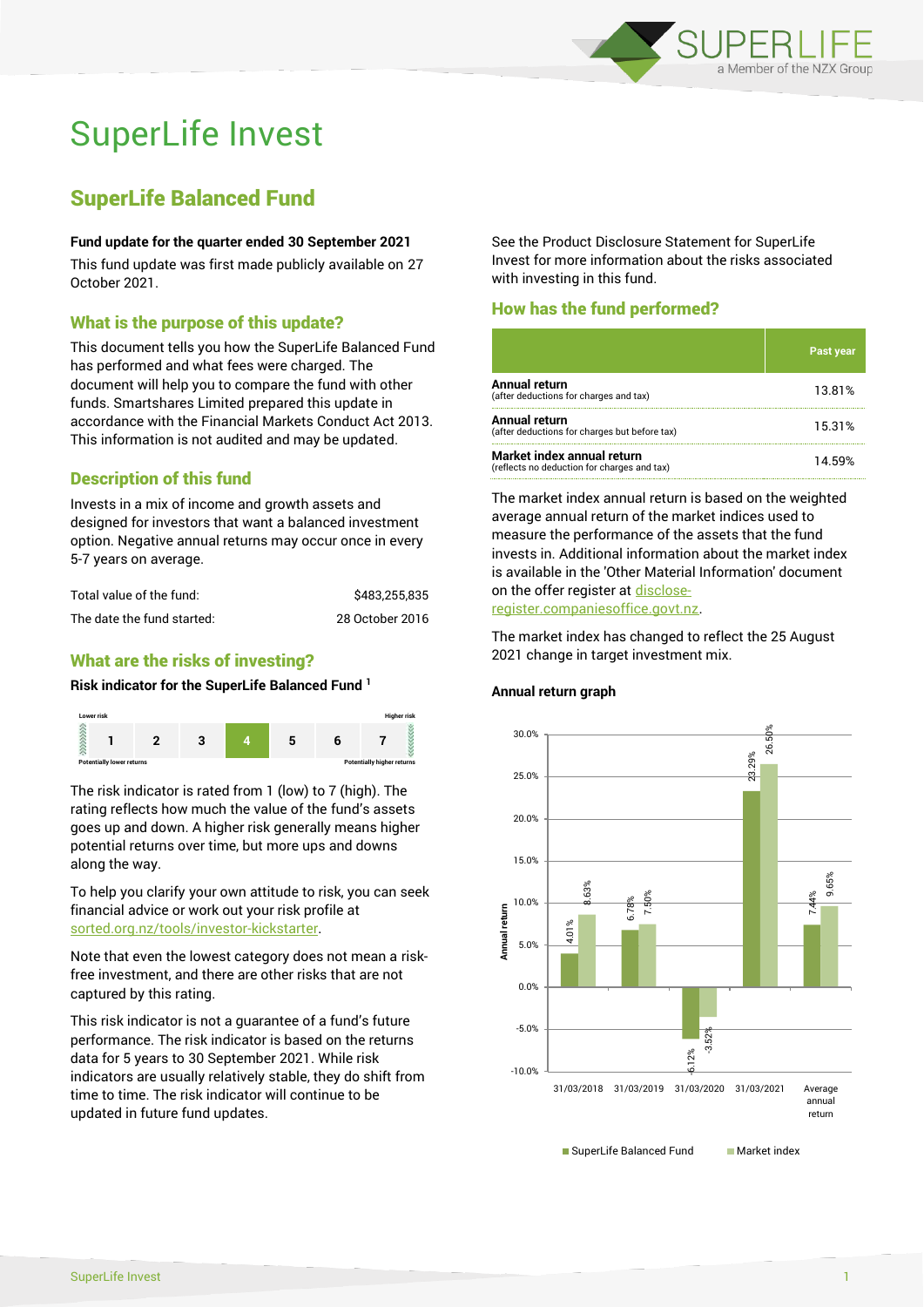

This shows the return after fund charges and tax for each year ending 31 March since the fund started. The last bar shows the average annual return since the fund started, up to 30 September 2021.

**Important:** This does not tell you how the fund will perform in the future.

Returns in this update are after tax at the highest prescribed investor rate (PIR) of tax for an individual New Zealand resident. Your tax may be lower.

# What fees are investors charged?

Investors in the SuperLife Balanced Fund are charged fund charges. In the year to 31 March 2021 these were:

|                                                       | % per annum of fund's<br>net asset value |  |
|-------------------------------------------------------|------------------------------------------|--|
| <b>Total fund charges</b>                             | 0.50%                                    |  |
| Which are made up of:                                 |                                          |  |
| <b>Total management and administration</b><br>charges | 0.50%                                    |  |
| Including:                                            |                                          |  |
| Manager's basic fee                                   | 0.49%                                    |  |
| Other management and<br>administration charges        | 0.01%                                    |  |
| Other charges                                         | Dollar amount per investor               |  |
| Administration fee                                    | 3<br>\$12 per annum                      |  |

Investors may also be charged individual action fees for specific actions or decisions (for example, if an investor has a financial adviser and has agreed to pay a fee to the adviser for providing financial advice). See the Product Disclosure Statement for SuperLife Invest for more information about those fees.

The fees set out above include GST where applicable.

Small differences in fees and charges can have a big impact on your investment over the long term.

# Example of how this applies to an investor

Jess had \$10,000 in the fund at the start of the year and did not make any further contributions. At the end of the year, Jess received a return after fund charges were deducted of \$1,381 (that is 13.81% of her initial \$10,000). Jess paid other charges of \$12. This gives Jess a total return after tax of \$1,369 for the year.

# What does the fund invest in?

#### **Actual investment mix**

This shows the types of assets that the fund invests in.



#### **Target investment mix**

This shows the mix of assets that the fund generally intends to invest in.

| <b>Asset Category</b>        | <b>Target asset mix</b> |
|------------------------------|-------------------------|
| Cash and cash equivalents    | 12.00%                  |
| New Zealand fixed interest   | 11.00%                  |
| International fixed interest | 17.00%                  |
| Australasian equities        | 14.00%                  |
| International equities       | 36.00%                  |
| Listed property              | 5.00%                   |
| Unlisted property            |                         |
| Commodities                  |                         |
| Other                        | 5.00%                   |